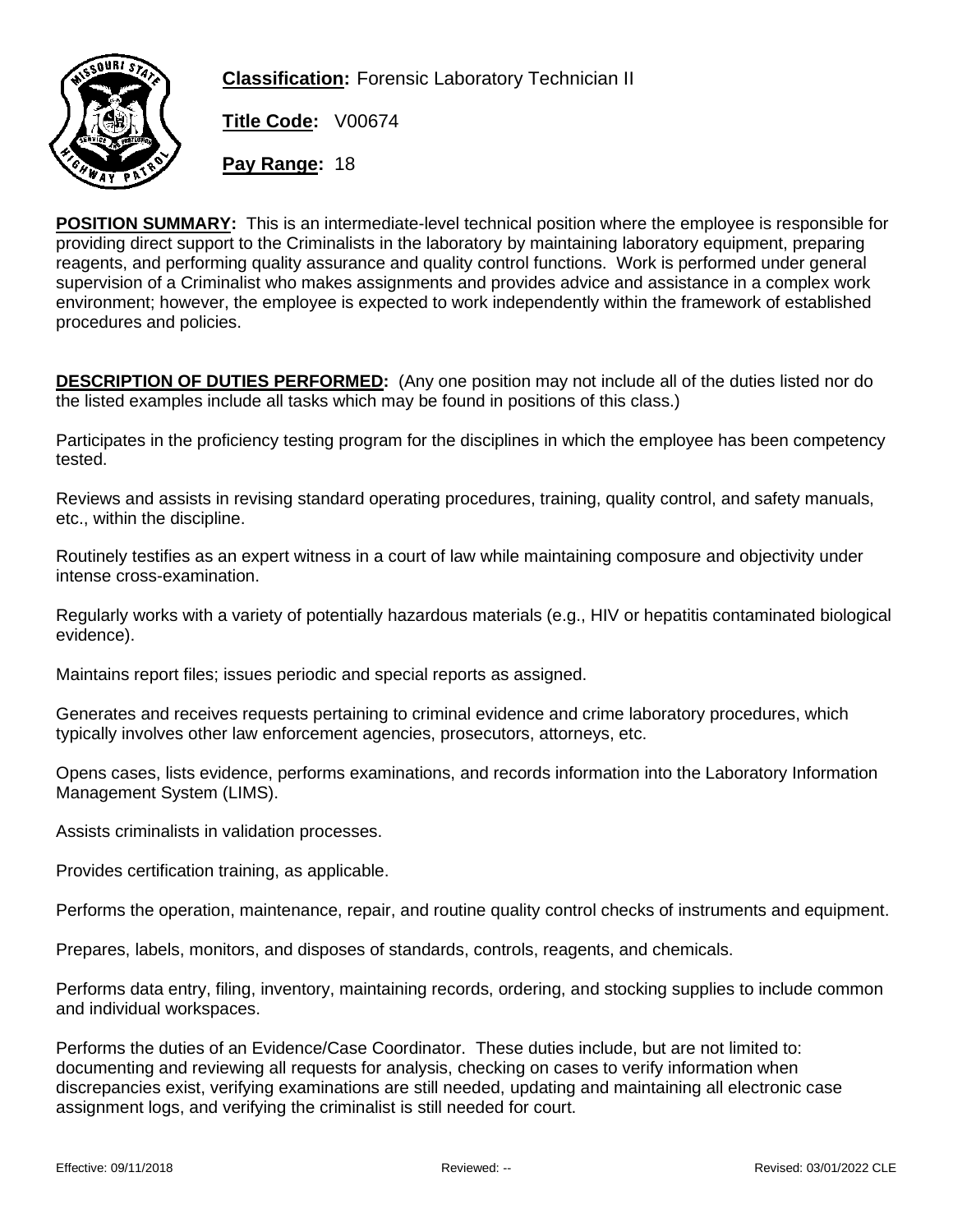## **Classification:** Forensic Laboratory Technician II **Classification:** Page 2

Monitors and produces case metrics on cases worked to include grant statistics and reporting, transfers report information to State and Federal databases for statistical purposes and compiles various statistics for the section supervisor.

Performs other related duties as assigned.

**REQUIRED KNOWLEDGE, SKILLS, AND ABILITIES:** Working knowledge of laboratory best practices and techniques, procedures, and equipment related to biological and chemical analysis.

Working knowledge of information systems to include, but not limited to: the Laboratory Information Management System (LIMS), Sample Tracking and Control Software (STaCS), DNA, Microsoft Office, and CaseNet.

Working knowledge of chain of custody procedure and general rules of evidence.

Working knowledge of how to properly perform equipment maintenance and calibration and performance checks.

Working knowledge of basic units of measurement and statistical principles.

Working knowledge of testimony and courtroom procedures.

Working knowledge of how to prepare chemical reagents.

Ability to perform work in accordance with prescribed procedures, makes accurate observations of test results, and prepare accurate records and reports.

Ability to compile and prepare information for presentations (e.g., mock trials, courtroom testimony, depositions, pretrial conferences, meetings, etc.).

Ability to maintain composure while under cross-examination regarding personal and scientific qualifications and testify to laboratory findings in court.

Ability to perform job-related travel (e.g., appearing in court, attending training meetings and seminars, etc.).

Ability to generate and receive requests for information from a variety of individuals regarding forensic science.

Ability to gather, assemble, correlate, and analyze facts to be incorporated into a report of laboratory work and tests.

Ability to examine forensic evidence and recognize and identify minute details.

Ability to exercise judgment, decisiveness, and creativity in situations involving the direction, control, and planning of an entire program or set of programs.

Ability to understand and interpret state and federal laws, rules, regulations, and Patrol polices.

Ability to stand for extended periods and lift at least 30 pounds (e.g., compressed gas cylinder, evidence container, and water jug, etc.).

Ability to perform basic mathematical operations, including algebraic calculations; the ability to calculate volumes, weights, and measures; the ability to utilize and interpret statistics.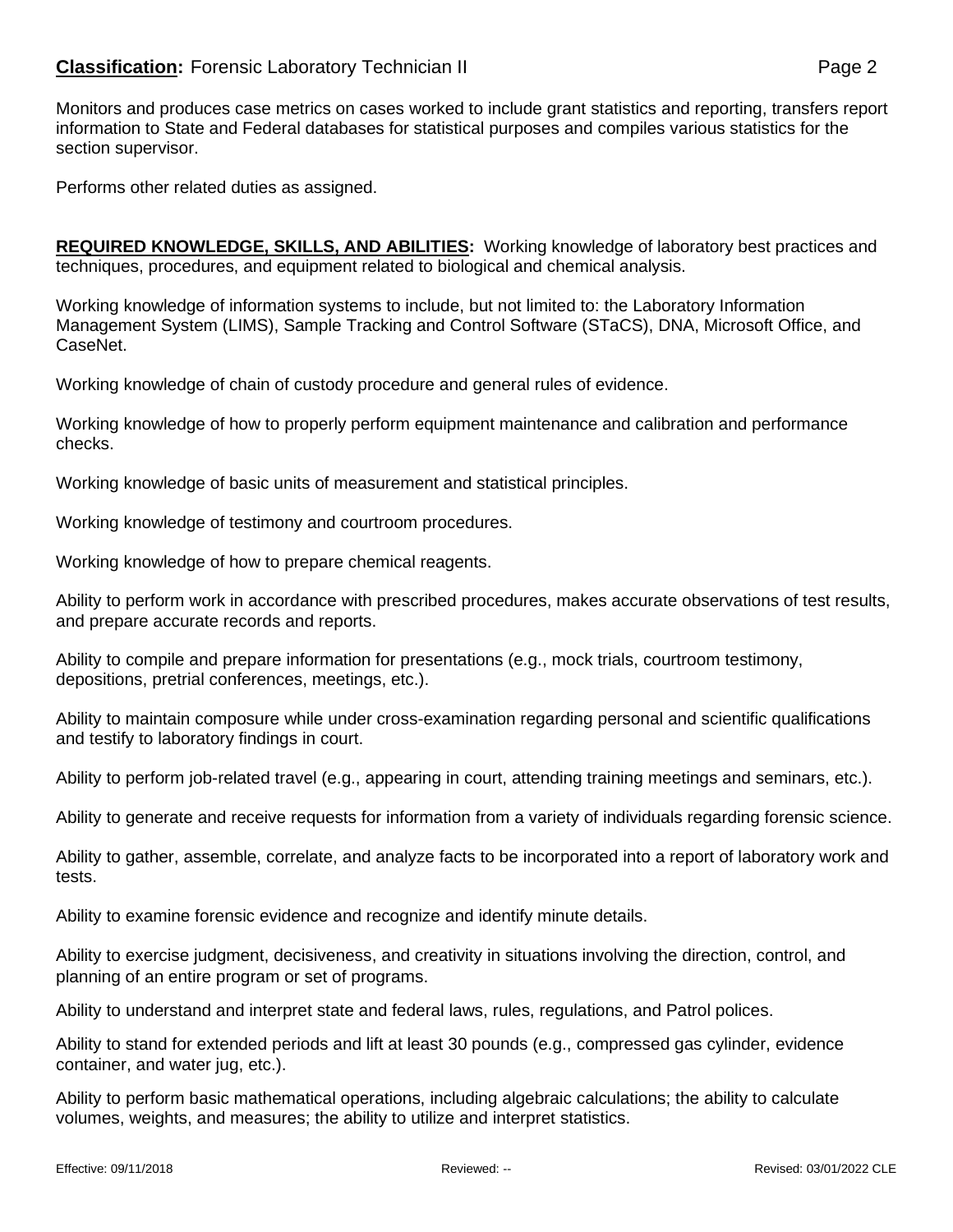## **Classification:** Forensic Laboratory Technician II **Classification:** Page 3

Ability to distinguish colors necessary to perform laboratory tests.

Ability to communicate in English clearly and concisely, both orally and in writing.

Ability to operate basic office equipment as detailed in the description of duties.

Ability to handle restricted and confidential information in a professional manner and maintain the information as such.

Ability to work with material that may be of a sexual nature relating to criminal activity (e.g., written material, photographs, and/or verbal language, etc.).

Ability to establish and maintain effective and harmonious working relations with others.

Ability to work hours as assigned.

**MINIMUM EXPERIENCE AND EDUCATION REQUIRED:** (The following represents the minimum qualifications used to accept applicants, provided that equivalent substitution may be permitted in case of deficiencies in either experience or education.)

Possess a Bachelor's degree in a related field.

OR

Two consecutive years of experience as a Forensic Laboratory Technician I within the Missouri State Highway Patrol's Crime Laboratory Division.

| <b>NECESSARY SPECIAL REQUIREMENTS:</b> Must provide a DNA sample to be used only for forensic |  |
|-----------------------------------------------------------------------------------------------|--|
| identification as required at the time of appointment.                                        |  |

Must be able to pass a polygraph examination after conditional offer of employment.

Successfully passes practical competency and/or written test(s) prior to assuming casework.

Must submit to periodic random drug testing.

Must possess and/or obtain and maintain a valid driver's license.

If applicable to the assigned forensic discipline, possess or obtain MULES certification.

If applicable to the assigned forensic discipline, possess or obtain AFIS certification.

If applicable to the assigned forensic discipline, possess or obtain Missouri Department of Health Type 1 Permit (Alcohol and Drug Testing).

## **FLSA STATUS:** Non-Exempt